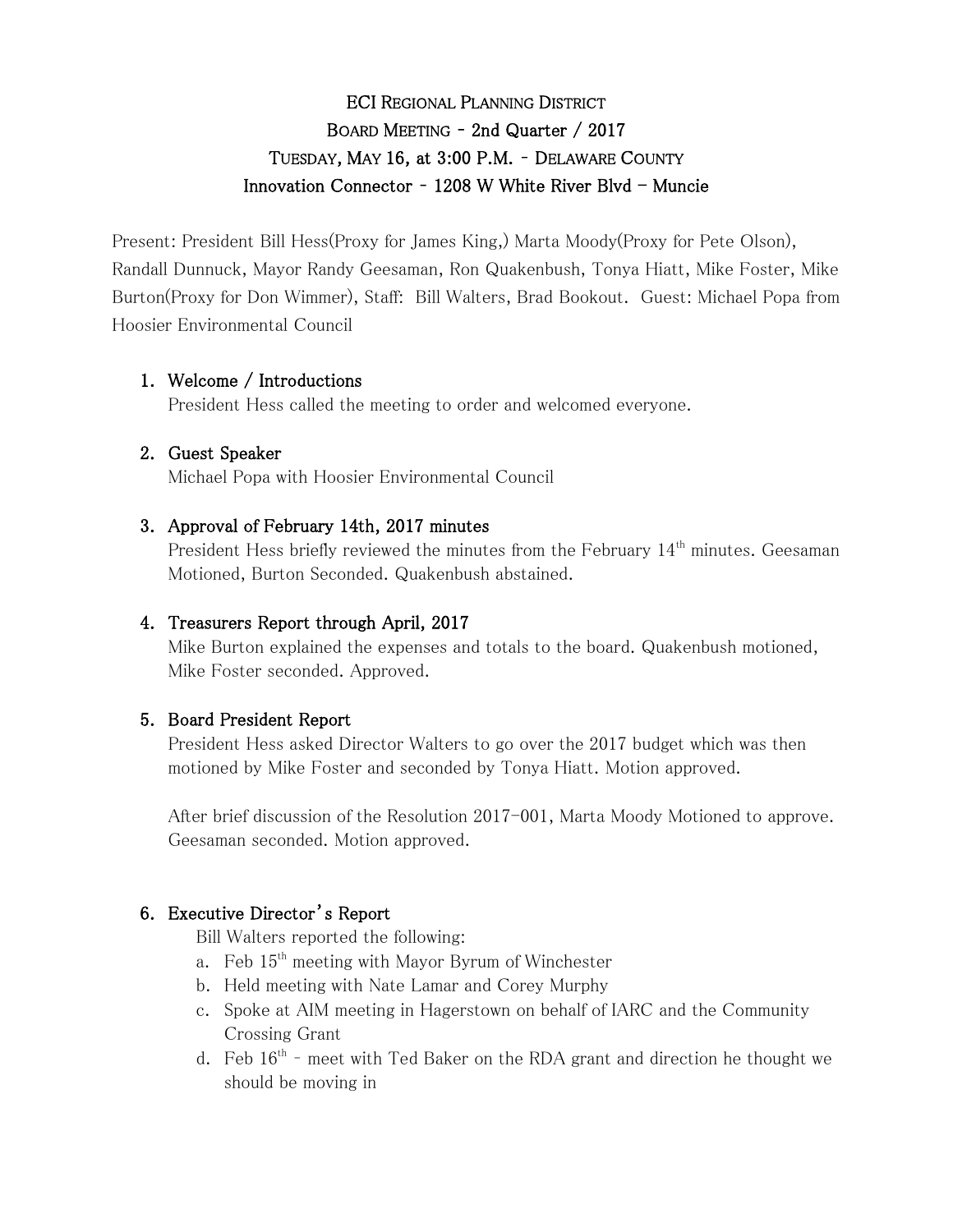- e. Meet with Tracy Dishman on website updates. Doing pro-bono to promote her business.
- f. Meet with Anita Amspaugh from Mid-Western Engineering. Wants to offer services to members.
- g. Feb 17<sup>th</sup> meet with Kallie Sulanke of the Community Foundation
- h. Feb  $21^{st}$  Attend the Delaware County Commissioner's meeting to obtain the Eaton property tax certificate
- i. Meet with Mayor Randy Geesaman of Portland on the Ball State CRI program and introduced him to David Terrell and Candy.
- j. Meet again with Hope Redemption Center. Project addiction recovery.
- k. Feb 27<sup>th</sup> Meet with First Merchants and finished up on the 10k line of credit
- l. March 2<sup>nd</sup> Attended MCCOG meeting in Anderson.
- m. March  $6^{\text{th}}$  Presented at the Jay County Commissioner's Meeting with Mayor Geesaman
- n. Had Brad Bookout attend Delaware County Commissioner's meeting to obtain the Muncie Ohio St tax certificate
- o. Had a meeting with SME Beth Grisby on EPA grants for both Grant and Blackford County
- p. March 7<sup>th</sup> & 8<sup>th</sup> Attended Purdue Road School
- q. March  $9^{th}$  Attended IARC meeting at Harry & Issy's on legislative briefing
- r. Conference Call with Merchant McIntrye. Washington Fly In agenda
- s. March 15<sup>th</sup> Presented at the Portland rotary meeting with Mayor Geesaman
- t. March  $21^{st}$  Meet with Mindy Kenworthy of ECIRP and how we could work together to help each other.
- u. Attended AIM legislate briefing in Indianapolis.
- v. March 27<sup>th</sup> Meet with Rob Robling and obtained all the CEDS work and released him from the task
- w. March 29<sup>th</sup> Meet with Ovidio of Italy's GNK at their Speedway office.
- x. Attended the Elected Officials dinner in Grant County
- y. March 30<sup>th</sup> Held meeting with Jerry Bridges of Madison County MPO on possible membership to our group
- z. April 5<sup>th</sup> Had meeting with EDA in Chicago
- aa. April 6<sup>th</sup> Conference call with Merchant McIntrye on DC trip
- bb. Met with Michael Popa, the Mounds greenway coordinator, on current status of project
- cc. April 13<sup>th</sup> Attended IARC meeting in Indianapolis
- dd. April 17<sup>th</sup> Meet with Wayne Bailey from Commonwealth Engineering on possibly joining ECIRPD and doing work for the rural areas
- ee. April 19<sup>th</sup> Meet with Senator Jean Liesing at the statehouse
- ff. April 24<sup>th</sup> Meet with Swayzee Town Board on doing an income survey
- gg. April  $26<sup>th</sup>$  Drove down and met with Jeff Plaster of the Eastern Indiana Regional Planning Commission
- hh. Meet with Michael Hicks and David Terrell on I-69 corridor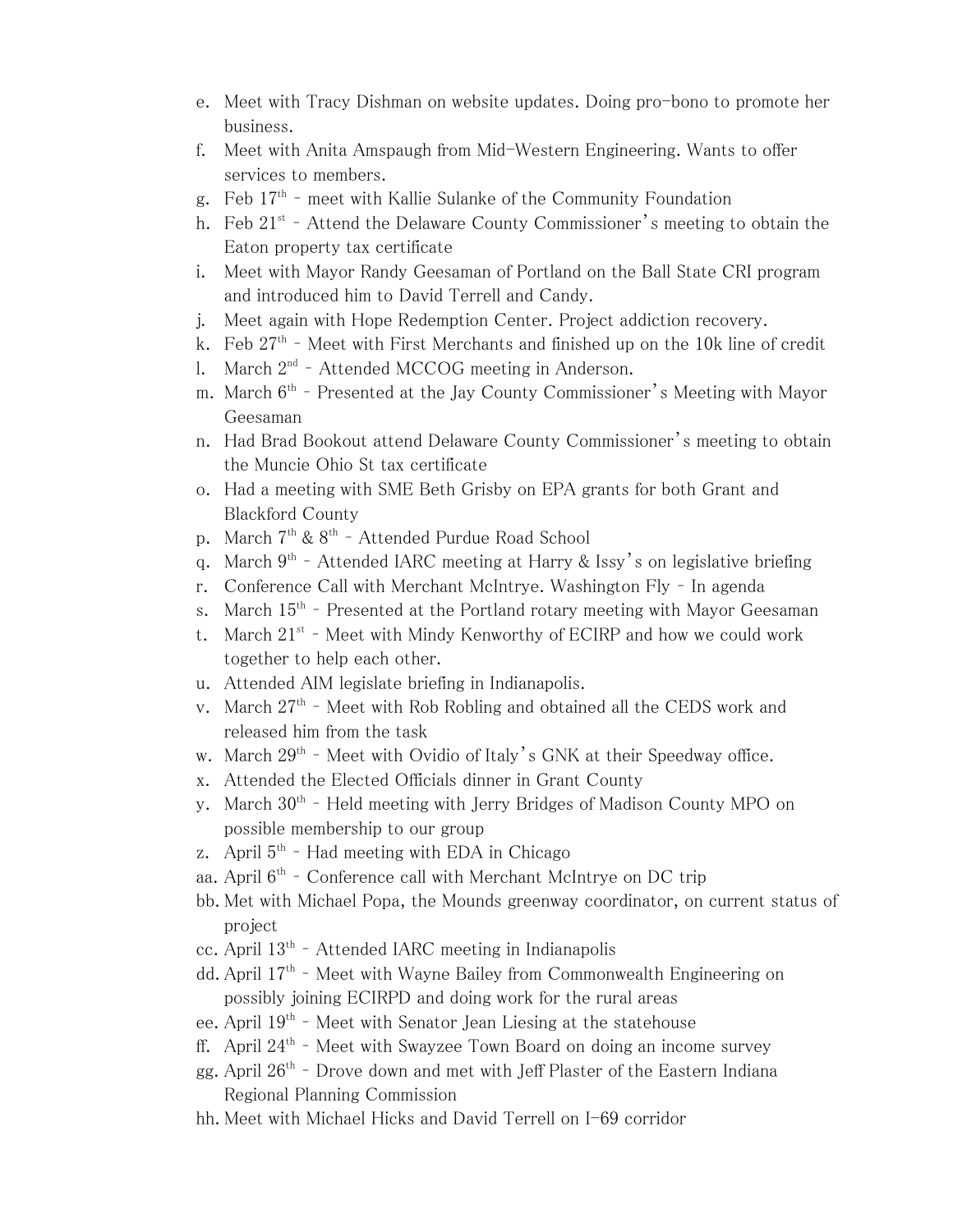- ii. May 1<sup>st</sup> Webinar on Rural Indiana Stats from Purdue University
- jj. May 2<sup>nd</sup> Opened RFP's for Ohio St property and Eaton Property
- kk. May 5<sup>th</sup> Attended I-69 summit in Indianapolis
- ll. May 9<sup>th</sup> Meet with Hamilton County Commissioner Mark Heirbrandt
- mm. May 11<sup>th</sup> Conference call with Merchant McIntyre

nn. May 15<sup>th</sup> - Meet with Blackford County Commissioners - Introduction

Executive Report was approved.

#### 7. New Business

#### a. Jay & Henry County Departure

Walters did not receive a letter from Jay, but did get a call from Commissioner Inman saying that they [Jay County] will not be paying their dues and will be handling their stuff in house. Henry County sent a letter that said (also to Gov. Holcomb) they will withdraw from ECIRPD effective March 31st, 2017. The letter was approved and signed at the March 15th 2017 Board of Commissioner's Public Works meeting. Walters said that Murphy wanted the grant pulled. Walters received a 2nd letter from Mayor of Muncie stating that the city of Muncie will no longer participate in any further projects.

#### b. EDA Meeting and Suggestions

Bill and Brad reviewed there meeting with EDA and Janet Tamayo and will continue discussions with surrounding counties.

#### c. Swayzee Income Study

Walters will be going back next Monday (May 22nd)

#### d. Blackford Co. Commissioner's Meeting

Still waiting on response.

#### e. Portland Non-Profit Introduction

Waiting on feedback about the Senior Housing Development that was discussed with Winchester, and Daleville.

#### 8. Old Business